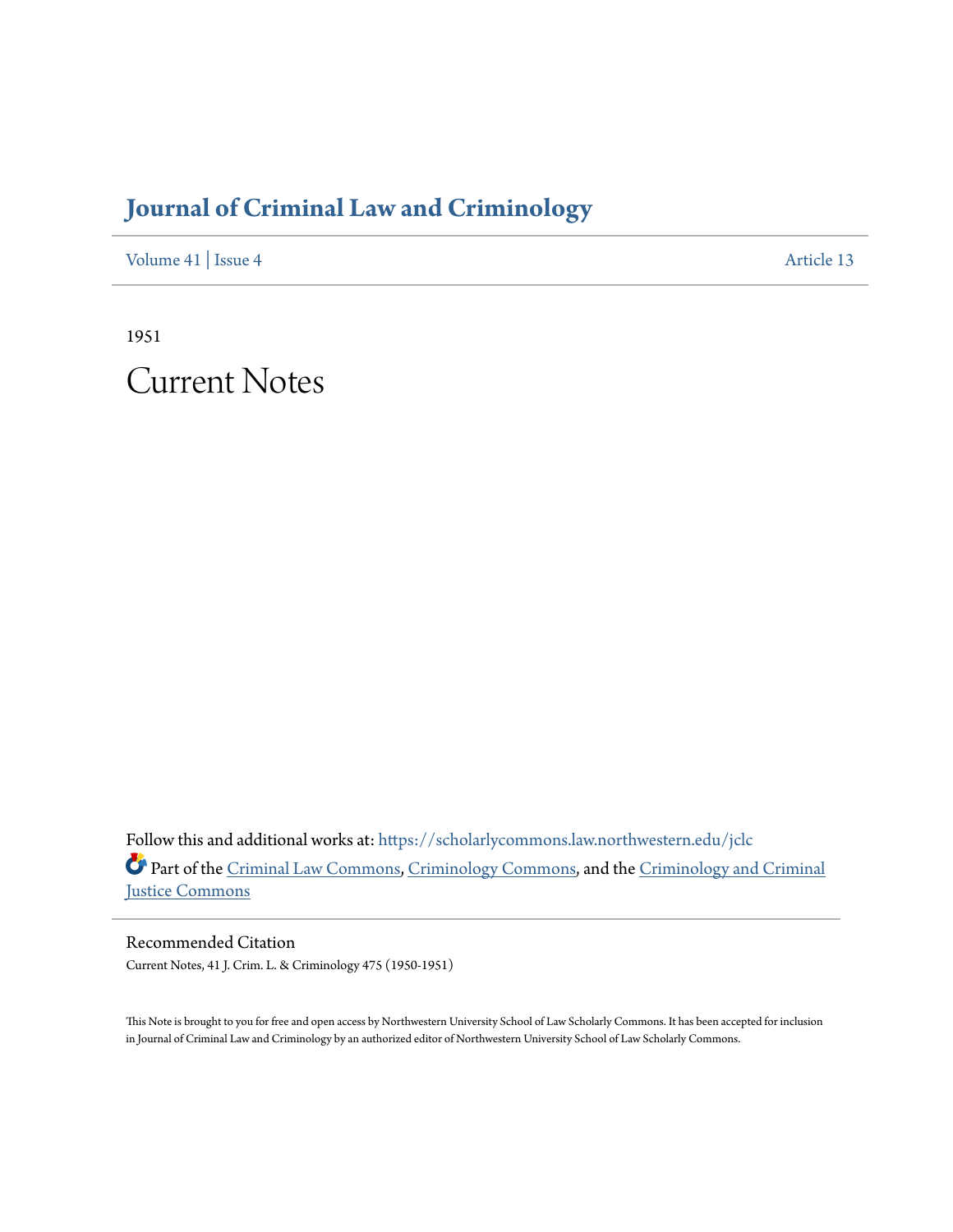## CURRENT **NOTES**

## V. **A.** Leonard, Editor.

**Downward Trend** in Number of Executions-During 1948, **118** prisoners suffered the death penalty in the United States at the hands of civil authorities, according to figures released recently by James V Bennett, Director, Bureau of Prisons, Department of Justice. **Of** these prisoners, 94 were executed for murder, 22 for rape, and 2 for armed robbery. Thirty-five were white persons, **81** were Negroes, and 2 were American Indians. Except for the year 1945 when **117** prisoners were executed, the 118 in 1948 represents the smallest number executed by civil authorities in any year since the present series of statistics on executions was inaugurated by the Census Bureau in 1930. It downward trend in the use of the death penalty but an upward trend in its use for rape. Executions per year, 1930 to 1939, averaged 166, with an average of 12 for rape; from 1940 to 1948 they averaged 130, of which an average of 21 were for rape. Besides the six states-Maine, Michigan, Minnesota, North Dakota, Rhode Island and Wisconsin which do not have the death penalty, no executions were reported in 19 other States. While executions occurred in 1948 in **23** States and in the District of Columbia, more than half of them took place in seven States: California, Florida, Georgia, Mississippi, North Carolina, Ohio and Texas.

PRISONERS **EXECUTED** IN THE UNITED **STATES** BY RACE **AND** OFFENSE: **1930** to 1948 (a)

|                     |       | RACE  |       |                | <b>OFFENSE</b> |      |                  |
|---------------------|-------|-------|-------|----------------|----------------|------|------------------|
| ${\tt YEAR}$        | TOTAL | White | Negro | Other          | Murder         | Rape | Other            |
| $Total \dots \dots$ | 2,831 | 1.253 | 1,528 | 50             | 2,470          | 316  | (b)45            |
| Per cent            | 100.0 | 44.3  | 54.0  | 1.7            | 87.2           | 11.2 | 1.6              |
| 1930 <b></b>        | 155   | 85    | 65    | 5              | 147            | 6    | $\boldsymbol{2}$ |
| $1931$              | 153   | 72    | 72    | 9              | 137            | 15   |                  |
| $1932$              | 140   | 60    | 75    | 5              | 128            | 10   | $\frac{1}{2}$    |
| $1933$              | 159   | 76    | 80    | 3              | 151            | 6    |                  |
| $1934$              | 168   | 62    | 102   |                | 154            | 14   |                  |
| 1935                | 199   | 119   | 77    | $\frac{4}{3}$  | 184            | 13   | $\boldsymbol{2}$ |
| 1936                | 194   | 92    | 100   | 2              | 180            | 10   |                  |
| 1937.               | 147   | 69    | 74    | 4              | 133            | 13   | 4193417          |
| $1938$              | 190   | 96    | 92    | $\overline{2}$ | 156            | 25   |                  |
| $1939$              | 159   | 80    | 77    | $\overline{2}$ | 144            | 12   |                  |
| $1940$              | 124   | 49    | 75    |                | 105            | 15   |                  |
| 1941                | 123   | 59    | 63    | $\mathbf{1}$   | 102            | 20   |                  |
| $1942$              | 147   | 67    | 80    |                | 116            | 24   |                  |
| $1943$              | 135   | 56    | 76    | 3              | 118            | 17   |                  |
| $1944$              | 120   | 47    | 70    | 3              | 96             | 24   |                  |
| $1945$              | 117   | 41    | 75    |                | 90             | 26   | 1                |
| $1946$              | 131   | 46    | 84    | $\frac{1}{1}$  | 107            | 21   |                  |
| $1947$              | 152   | 42    | 110   |                | 128            | 23   | $\frac{3}{2}$    |
| $1948$              | 118   | 35    | 81    | $\overline{2}$ | 94             | 22   |                  |

(a) Does not include executions in military installations. The Army, including the Air Force, carried out 146 executions, all during the period 1942 to 1948. **93** were for murder (including **18** which also involved rape), **52** were for rape, and **1** was for desertion. The Navy carried out no executions during the period.

**(b)** 14 armed robbery, 12 kidnapping, **8** burglary, **6** espionage (all in 1942), **3** assault with deadly weapon, 2 offense not reported.

U. S. Department of Justice, *Prisoners in State and Federal Prisons and Reformatories,* September 20, 1950, Number 2.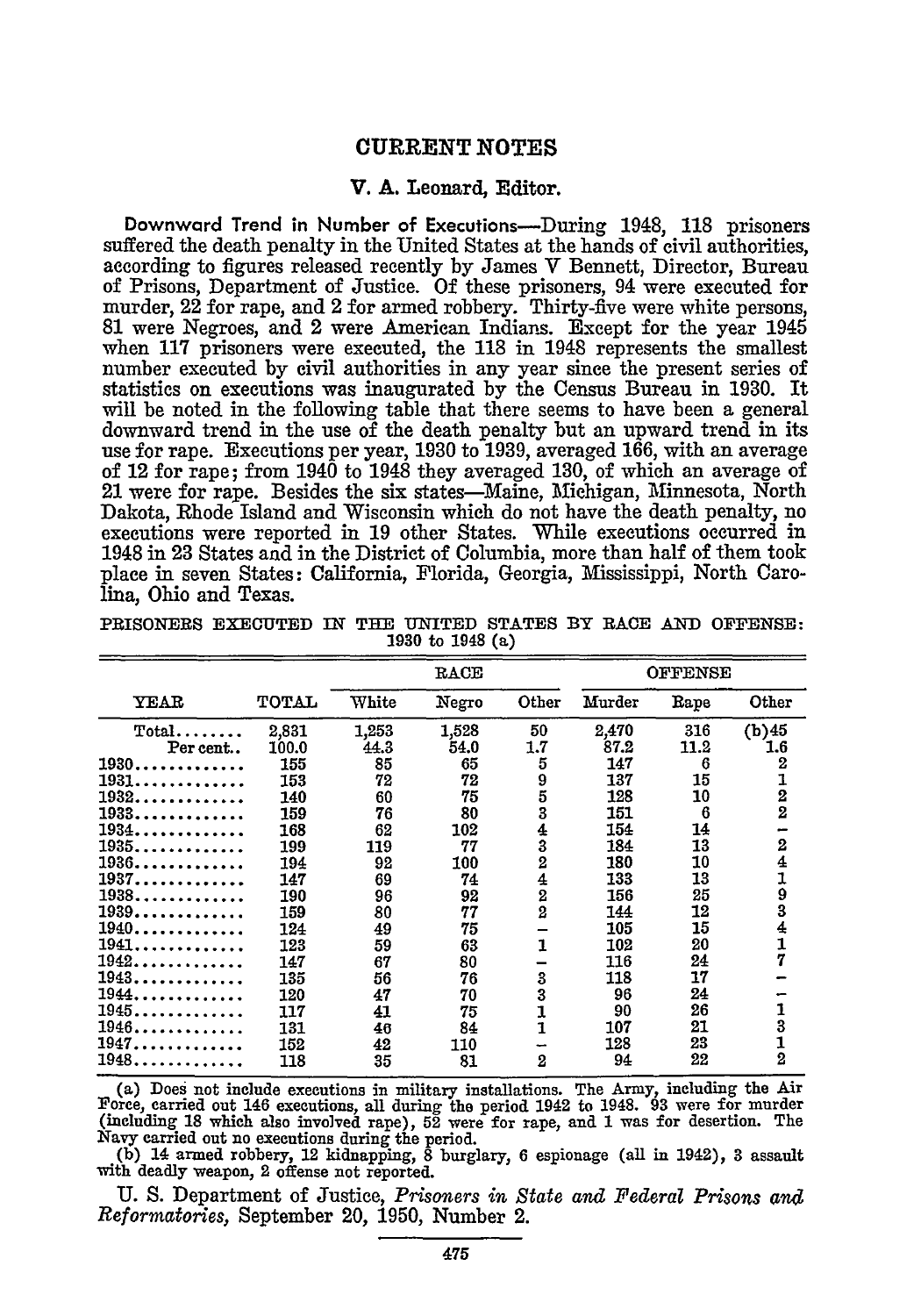**International** Conferences--Making up for the lag in international conferences in the years following the war, no less than four such conferences of interest to readers of the JOURNAL have been held in Europe during the summer of **1950.** In July occurred the International Conference of Juvenile Court Judges at Liege, Belguim. Juvenile courts are coming in for increased attention in Europe as well as in this country. Judges participated from most of the European countries this side of the "Iron Curtain," together with several from the United States representing our National Council of Juvenile Court Judges. In July also was held the Fifth International Conference of Social Work at Paris. The Twelfth International Penal and Penitentiary Congress met at The Hague, Holland, August 14-19. Previously meeting every five years in world capitals, this international prison congress last met in Berlin in **1935.** At the Congress of The Hague this year, Sanford Bates of New Jersey, well-known penologist, served as president and Thorsten Sellin of the University of Pennsylvania as secretary general. Among the papers presented was one **by** Charles L. Chute on the importance of pre-sentence study of offenders. The extension of probation and parole and special agencies for the treatment of juvenile offenders were on the agenda. The findings of the Congress will be published in the fall. The Second Annual International Congress of Criminology was held in Paris, September 10-19. Paul W. Tappan, Professor of Sociology of New York University and Dr. Ralph S. Banay, psychiatrist of New York, were among the American participants-Focus, September, **1950.**

The Social Responsibility **of** Psychiatry-The Committee on Social Issues, since the beginning of its functions as a unit of the Group for the Advancement of Psychiatry, has faced the need to define its purposes more clearly and to establish a frame of reference within which those purposes could be effectively pursued. The establishment by **GAP** of a Committee on Social Issues carried with it the tacit admission of the principle that the psychiatrist has a pertinent role in the study of social problems. Beyond this, however, no more specific definition of this role was provided. Here and there, individual psychiatrists and other social scientists offered conjectures on the significance of that role, but no standard had as yet been formulated. Additional impetus toward clarification came from a series of discussions in the general meetings of the parent organization. These discussions reinforced the conviction of the Committee on Social Issues that the mission of **GAP** itself in large part was a social one; that the very birth of **GAP** was motivated not only by the pressing need for study of mental health problems, but also by a sense of urgency in the application of valid psychiatric knowledge to the critical problems of a changing society. All the issues raised in **GAP** had an immediate bearing on problems of mental health but also had a wider relevancy to problems of human welfare as shaped by the patterns of our own social organization.

Accordingly, it seemed important for **GAP** to take a valid and explicit position on the social responsibility of psychiatry. At one pole, psychiatry is linked to biology and medicine; at the other pole, it is linked to the social sciences. The fluidity of the interaction of the individual with society tends to broaden the concepts of mental illness and mental health. It necessitates a more elastic view of illness as a qualitative and quantitative deviation from a hypothetical norm of bio-social adaptation. Such a concept of mental illness differs from previous definitions in that the earlier tendency was to make a dichotomy between biological and social causation. The biological and social components of causation were dissociated, whereas in the present concept these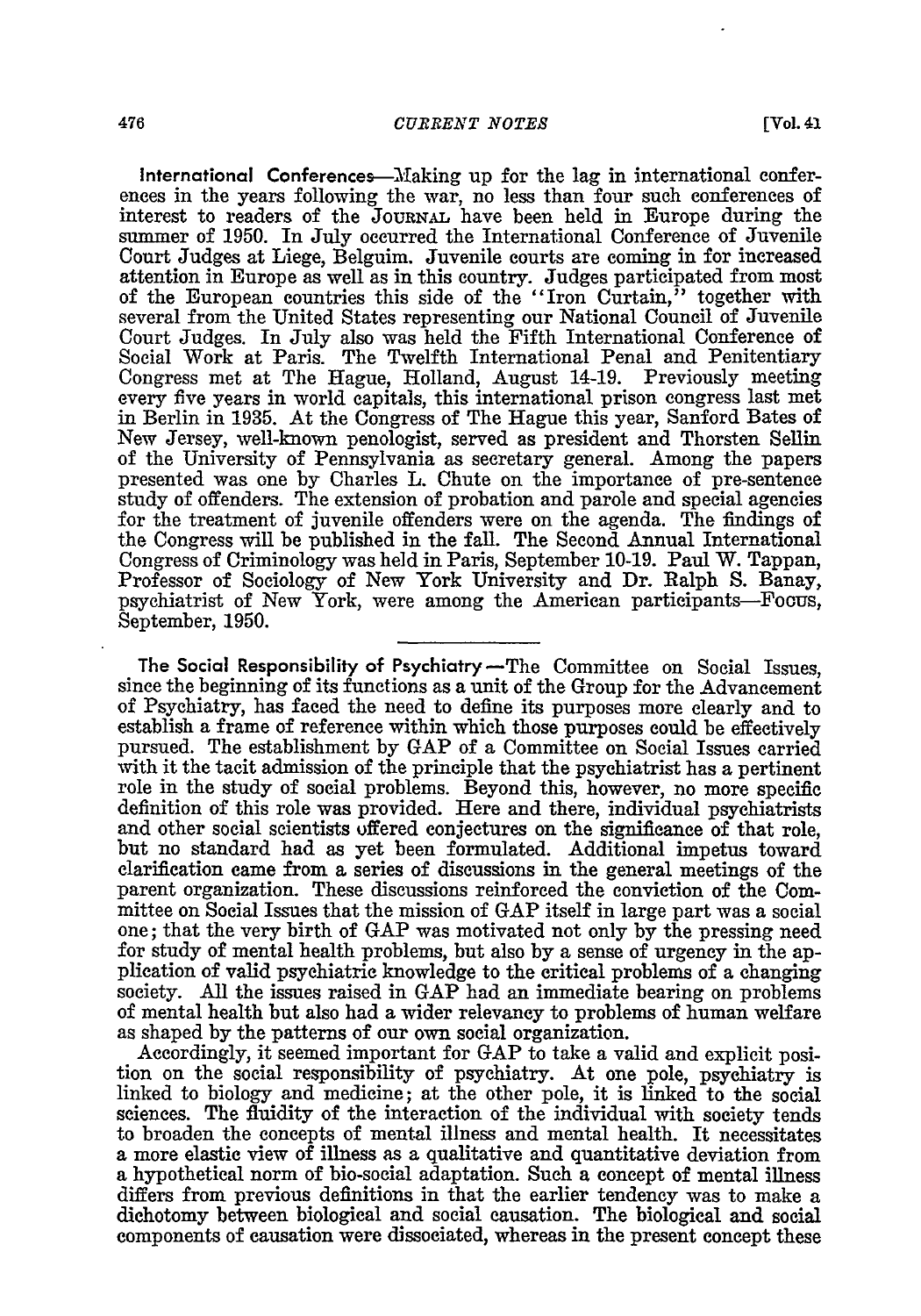*9CURRENT* **NOTES 19501 477**

elements represent partial facets of **a** continuous unified process. These and other related considerations led the Committee to suggest that concepts of psychiatry should be broadened in the following directions:

1. Redefinition of the concept of mental illness, emphasizing those dynamic principles which pertain to the person's interaction with society.

2. Examination of the social factors which contribute to the causation of mental illness and also influence its course and outcome.

3. Consideration of the dynamic processes in intra- and inter- group relations.

4. Consideration of the specific group-psychological phenomena which are relevant, in a positive sense, to community mental health.

5. The development of criteria for healthy and pathological patterns of social organization.

**6.** The development of criteria for social action relevant to the promotion of individual and communal mental health.

Perhaps the most problematic aspect of this whole question is the implementation of such social-psychiatric concepts in the field of social action. The Committee on Social Issues has the conviction that social action, in this context, implies a conscious and deliberate wish to foster those social developments which could promote mental health on a community-wide scale. Specifically, it favors the most intensive study of the psycho-social factors influencing human welfare. This includes the application of psychiatric principles to all those problems which have to do with family welfare, child rearing, child and adult education, social and economic factors which influence the community status of individuals and families, inter-group tensions, civil rights and personal liberty. "This," states the Committee, "in a true sense, carries psychiatry out of the hospitals and clinics and into the community." - Committee on Social Issues of the Group for the Advancement of Psychiatry, **3617** W. 6th Ave., Topeka, Kansas, *The Social Responsibility of Psychiatry, a Statement of Orientation,* Report No. 13, July, 1950.

American Academy of Forensic Sciences Now Firmly Established-The first meeting of the American Medico-Legal Congress was held in St. Louis, January 17-19, 1948, under the guidance of Dr. R. B. H. Gradwohl. A second meeting was held in Chicago, January 27-29, 1950, at which time a constitution was adopted and the organization became known as the American Academy of Forensic Sciences. The following officers were elected unanimously: President: Dr. R. B. H. Gradwohl, 3514 Lucas Avenue, St. Louis; Vice-President: Dr. Samuel Levinson, University of Illinois College of Medicine, 808 South Wood Street, Chicago; Secretary-Treasurer: Professor Ralph F. Turner, Department of Police Administration, Michigan State College, East Lansing; Executive Board: Dr. Milton Helpern, 106 East 85th Street. New York City, and Dr. Louis **J.** Regan, 1925 Wilshire Boulevard, Los Angeles. The Academy was divided into the following sections in order to best serve the needs of the members: Forensic Pathology, Forensic Psychiatry, Forensic Toxicology, Forensic Immunology, Jurisprudence, Police Science and Questioned Documents. The Publications Committee is considering several possibilities for the publication of the proceedings of the Academy. Further announcements will appear in the **JOURNAL.** The third meeting of the Academy is tentatively set for the early part of 1951 in Chicago. All persons interested in presenting papers should contact Dr. A. W. Freireich, **180** Hempstead Avenue, Malverne,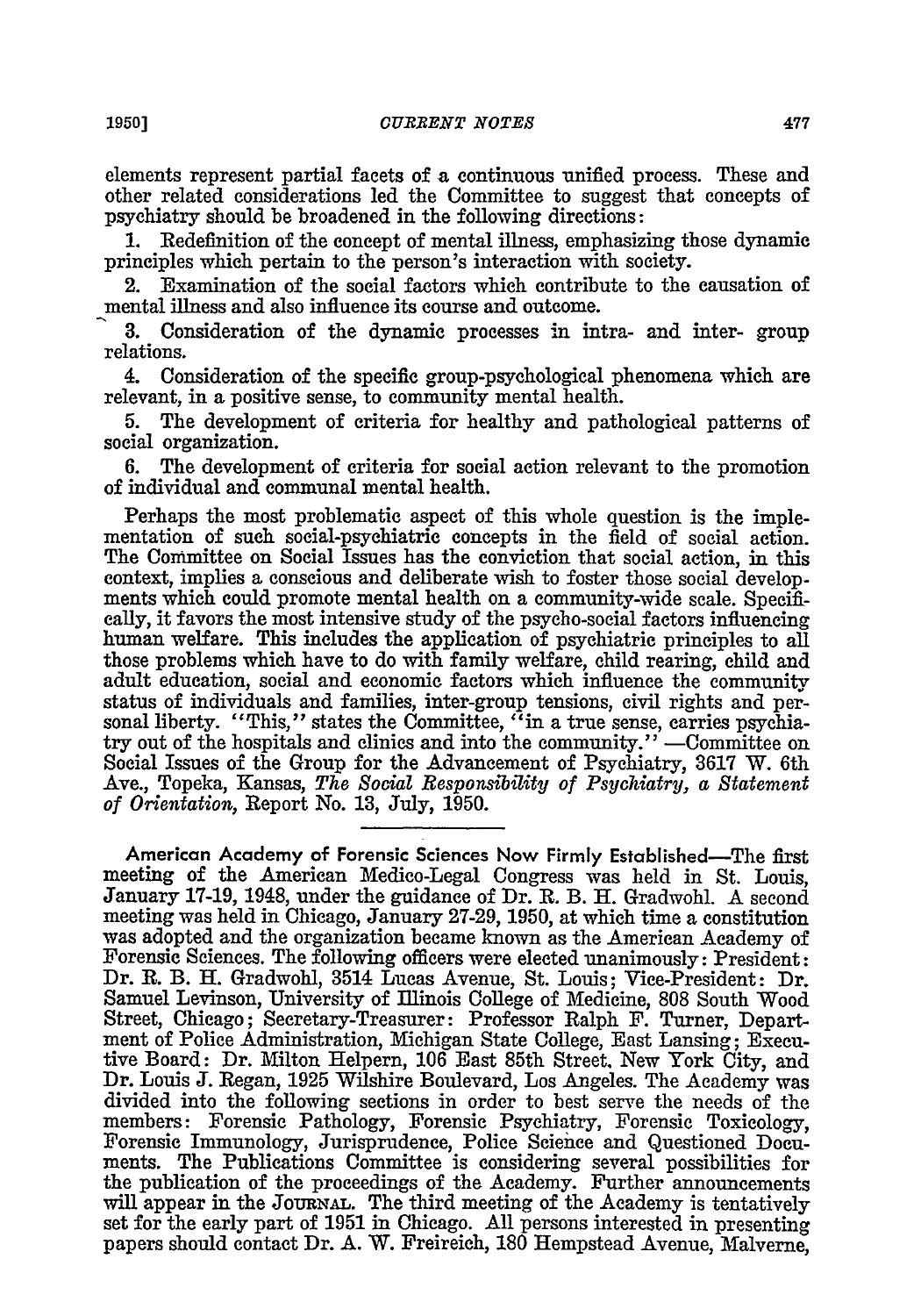New York, Chairman of the 1951 Program *Committee.-From a release by* Professor Ralph F. Turner, Secretary of the Academy.

**The** Penitentiary at the Crossroads-Following the year 1930 we saw bold experimentation within the prison which crystallized in the classification procedure and the introduction of professionally-trained personnel. This was a new development and one concerning which all progressive penologists are well informed. The question presents itself today: what has the next half century to contribute to the perplexing problem of crime and penal treatment? It has been the conviction of many persons that the prison, as we have known it, simply is not the answer for the treatment of criminals. And there is nothing new in that conviction. As early as 1868 the Frenchman Desprez made the first thoroughgoing argument against cellular confinement. The Philadelphia reformers in 1820 regretfully stated that their "dream" system of separate confinement was failing. Reports through the years from such astute men as Enoch C. Wines, Theodore Dwight, and others, recognized the failure of the prison to reform. Said these men: "There is not a state prison in America in which the reformation of the convict is the supreme object of the discipline." The Attorney General's SuRvEY **oF RELEASE** PROCEDURES, in 1940, came to the same conclusion. Yet penologists still have faith in the prison and go on "whistling in the dark" in the belief and hope that this sterile institution can be made into a reforming device. They believe this because the classification or diagnostic clinic with its overworked and institutionalized personnel is the last resort of the cellular prison.

With the foregoing introductory statement, Negley K. Teeters, noted sociologist, suggests possible substitutes for cellular confinement, including a) *Indemnity or restitution:* Restitution may sound fantastic yet it has a venerable past in the old Anglo-Saxon *bot* or *wergild.* The International Penal and Penitentiary Congress discussed restitution at Brussels in 1900. The subject was assiduously explored by scholarly experts, one of whom was the distinguished Yale professor of law, Simeon Baldwin. He reviewed this technique through Roman, English and Continental precedents with also an exposition of American precedents. He agreed to the principle of restitution with the offender paying the victim plus court costs. Another who wrote widely on this subject was the Italian jurist, Raffaele Garofalo. He held that the restitution exacted from a convicted criminal was a far more restraining force than imprisonment. He took little stock in imprisonment except for the hopeless or dangerous. This intriguing question of restitution has not been discussed by the International Penal Congress since 1900. In fact, one rarely sees the matter mentioned in any of the modern penal literature. Merely because we have not recently explored the possibilities inherent in this substitute for imprisonment, it does not follow that the idea is not sound or expedient. b) *Fines based on capacity to pay:* Impinging on restitution we may explore another possible scheme, the practice of invoking a fine based on the capacity of the convicted person to pay. It is one of the glaring injustices of our system of jurisprudence that money fines are pronounced by a judge without his knowledge of the hardship imposed on the culprit. Thus a twenty-five dollar fine may be vastly more formidable for one person to assume than for another. Invoking a fine based on the individual's ability to pay would have considerable merit. If such a system is regarded as unconstitutional, legislation could be passed to make it legal on the grounds that a person, by virtue of education, training and accumulation of wealth, should be held more liable than others less fortunate. But again there is nothing radical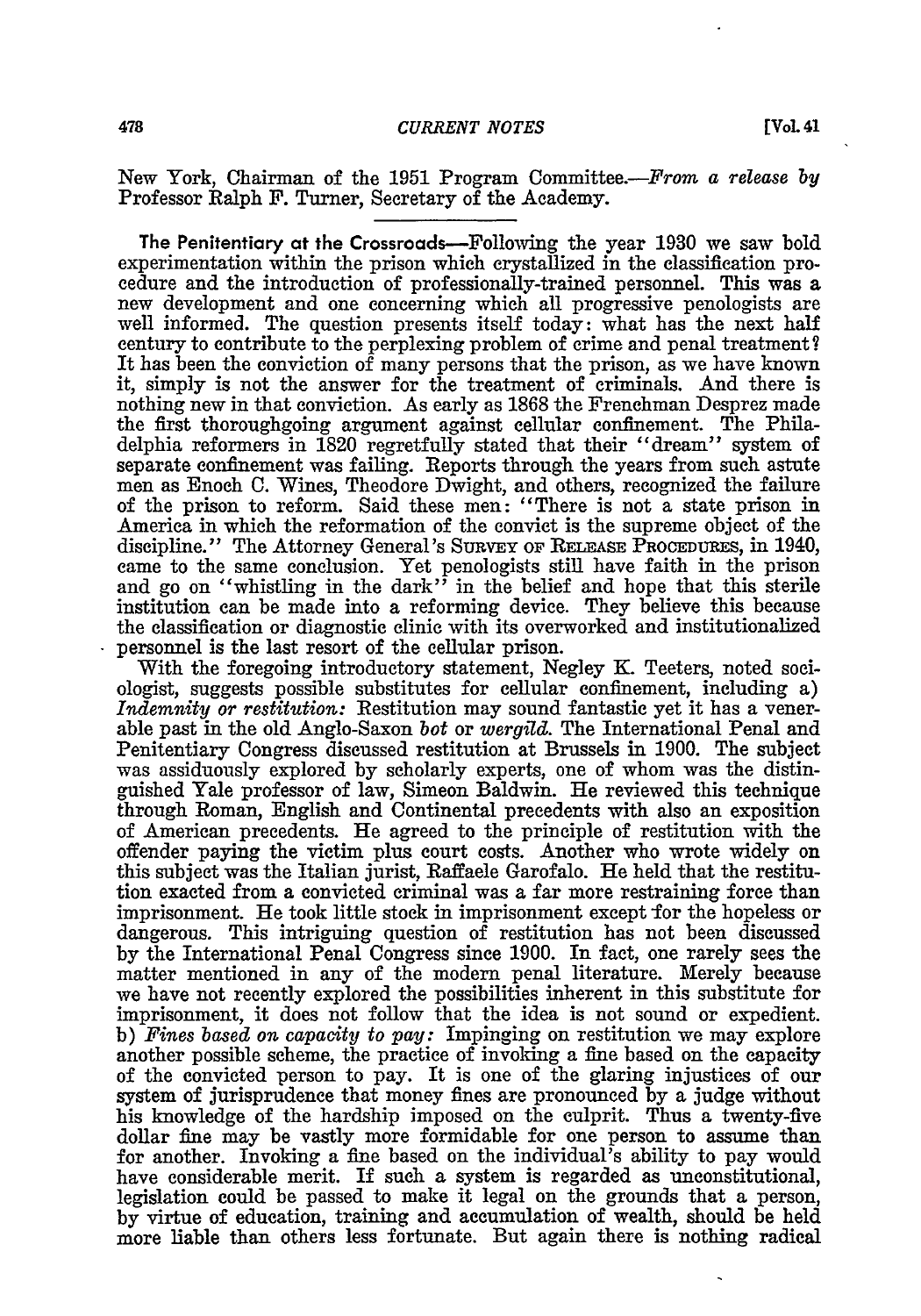or new in the proposal. Montesquieu advocated it by stating, "A graduation should be established between different penalties corresponding to the resources of the offender" and the idea was also supported by Jeremy Bentham as well as Dr. Emmanuel du Monceau of France.

The suggestion made some years ago by Howard B. Gill-that the prison be, in reality, a diagnostic center only-has considerable merit. In any event, a substitute for imprisonment must envisage some type of restraint within the community otherwise it would have little meaning. It does seem, however, that community resources are as rich and fruitful as those already established in the prison. It is up to a society as intelligent as ours to chart new trails and exercise its latent imagination in solving the problem of treatment. The prison has failed. It is time to try something else.--Negley K. Teeters, Chairman, Department of Sociology, Temple University, *Substitutes for Cellular Confinement, THE PRISON JOURNAL, Pennsylvania Prison Society, Vol. XXX* No. 3, July 1950.

International View of Probation-The Department of Social Affairs of the United Nations has issued a preliminary report on Probation and Related Measures, with information from many countries but with special emphasis on probation development in the United States, the United Kingdom and the British Commonwealths. Submitted as an appendix is a special report on probation in the United States prepared by a sub-committee on probation, appointed by the United Nations Secretariat, made up of representative leaders of probation in this country with Joseph P. Murphy, Chief Probation Officer at Newark, chairman. The entire report has been sent out for review and corrections to the various committees and to others interested in probation development. It is promised that it will be published and available for distribution throughout the world during the latter part of this year. Model laws and minimum standards for legislation and administration will be added. As the first international report on probation and as a step toward the development of the service in all countries, this publication is a notable achievement. Focus, September, 1950.

The Work of Bates and Bennett-One of the most notable efforts to build institutions for convicted delinquents which will enable wardens and superintendents to operate within a setting suitable to a reform program for inmates has been that worked out by the Federal Bureau of Prisons of the Department of Justice, directed from 1930 to 1937 by Sanford Bates and since 1937 by James V. Bennett. The system operated by the Federal Bureau of Prisons is considered by many to be the most complete and enlightened to be found anywhere in the world today, even though federal laws have not permitted the Bureau to go as far as the State of California is treating delinquents outside of institutions. The Bureau has based its operations upon reformative treatment and has adopted as the foundation of its treatment program the idea of classifying prisoners and then sending them to the proper type of institution as indicated by the diagnosis. The variety of treatment facilities required in such a program has led to the planning and building of many different types of institutions-all the way from a new Alcatraz to cottage detention homes for accused children. Included in this constellation of institutional facilities are: Alcatraz in San Francisco Bay for the most dangerous inmates; three secure prisons at Leavenworth, Atlanta and McNeil Island; two new mixed custody penitentiaries at Lewisburg, Pennsylvania, and Terre Haute, Indiana; eight medium security correctional institutions scattered logically